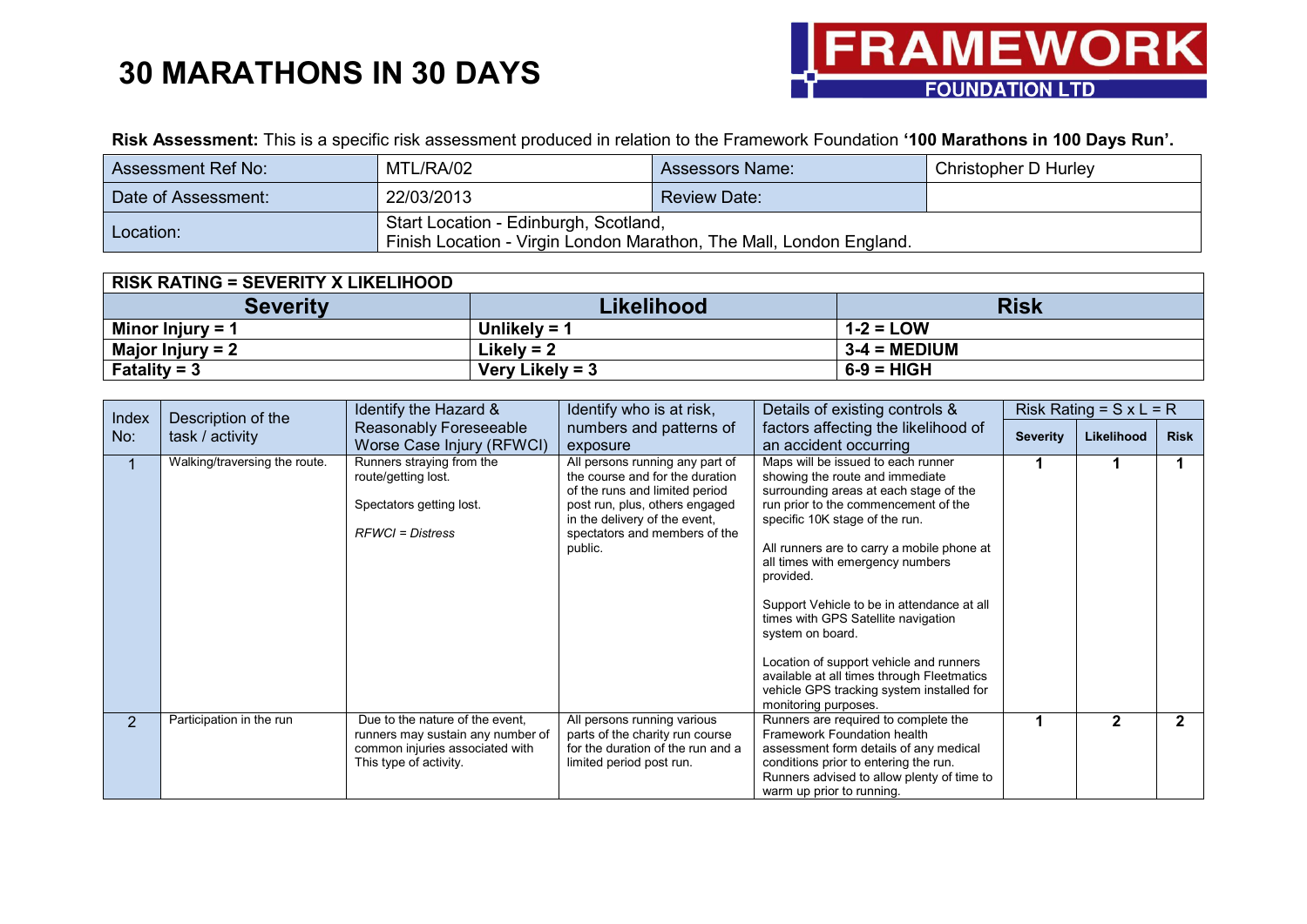

| Index        | Description of the                                     | Identify the Hazard &                                                                                                                                            | Identify who is at risk,                                               | Details of existing controls &                                                                                                                                                                                                                                                                                                                                                                                                                                                                                                                                                                                                                                                                                                                                                                                                                                                                                                                                                                                   |                 | Risk Rating = $S \times L = R$ |              |
|--------------|--------------------------------------------------------|------------------------------------------------------------------------------------------------------------------------------------------------------------------|------------------------------------------------------------------------|------------------------------------------------------------------------------------------------------------------------------------------------------------------------------------------------------------------------------------------------------------------------------------------------------------------------------------------------------------------------------------------------------------------------------------------------------------------------------------------------------------------------------------------------------------------------------------------------------------------------------------------------------------------------------------------------------------------------------------------------------------------------------------------------------------------------------------------------------------------------------------------------------------------------------------------------------------------------------------------------------------------|-----------------|--------------------------------|--------------|
| No:          | task / activity                                        | Reasonably Foreseeable<br>Worse Case Injury (RFWCI)                                                                                                              | numbers and patterns of<br>exposure                                    | factors affecting the likelihood of<br>an accident occurring                                                                                                                                                                                                                                                                                                                                                                                                                                                                                                                                                                                                                                                                                                                                                                                                                                                                                                                                                     | <b>Severity</b> | Likelihood                     | <b>Risk</b>  |
|              | Continued;<br>Participation in the run                 | RFWCI = sprains, strains, pulled<br>muscles, dehydration, exhaustion<br>and over exertion<br>Plus: Aggravation of a predisposed<br>medical condition e.g. Asthma |                                                                        | Matthew Loddy has been undertaking<br>extensive training with experienced and<br>competent Ultra runner Cliff King.<br>Water will be readily available at all times<br>during each of the runs. Water bottles will<br>be provided as necessary.<br>The run is to be managed and completed<br>in 10 K intervals with rest periods<br>between each 10k stage of the run to<br>rehydrate, eat and assess individuals<br>where necessary.<br>A maximum distance limit of 26.2 miles is<br>to be completed on each day.<br>Information sent out pre event informing<br>runners of the nature of the run, the route<br>being taken, the difficulty level of the run<br>and the need for runners to be fit enough<br>to participate.<br>Support vehicle to be in attendance or a<br>short distance from runners for the<br>duration of the event at all times with<br>mobile phone emergency contact<br>available.<br>First aid provision will be available<br>throughout the event. Located in the<br>support vehicle. |                 |                                |              |
|              |                                                        |                                                                                                                                                                  |                                                                        | Runners advised to allow plenty of time to<br>cool/warm down at the end of each run.                                                                                                                                                                                                                                                                                                                                                                                                                                                                                                                                                                                                                                                                                                                                                                                                                                                                                                                             |                 |                                |              |
| $\mathbf{3}$ | Interaction with vehicular and<br>or spectator traffic | Runners being struck by or running<br>into vehicles or other persons not<br>participating in the event.                                                          | All persons running for the<br>duration or part of the charity<br>run. | Hi Visibility vest or clothing to be worn by<br>all runners and other persons<br>participating in the event at all times.<br>Where reasonably practicable main roads                                                                                                                                                                                                                                                                                                                                                                                                                                                                                                                                                                                                                                                                                                                                                                                                                                             | $\mathbf{3}$    | 1                              | $\mathbf{3}$ |
|              | Continued:                                             |                                                                                                                                                                  |                                                                        | are not to be used by runners.<br>Walkways, public footpaths and                                                                                                                                                                                                                                                                                                                                                                                                                                                                                                                                                                                                                                                                                                                                                                                                                                                                                                                                                 |                 |                                |              |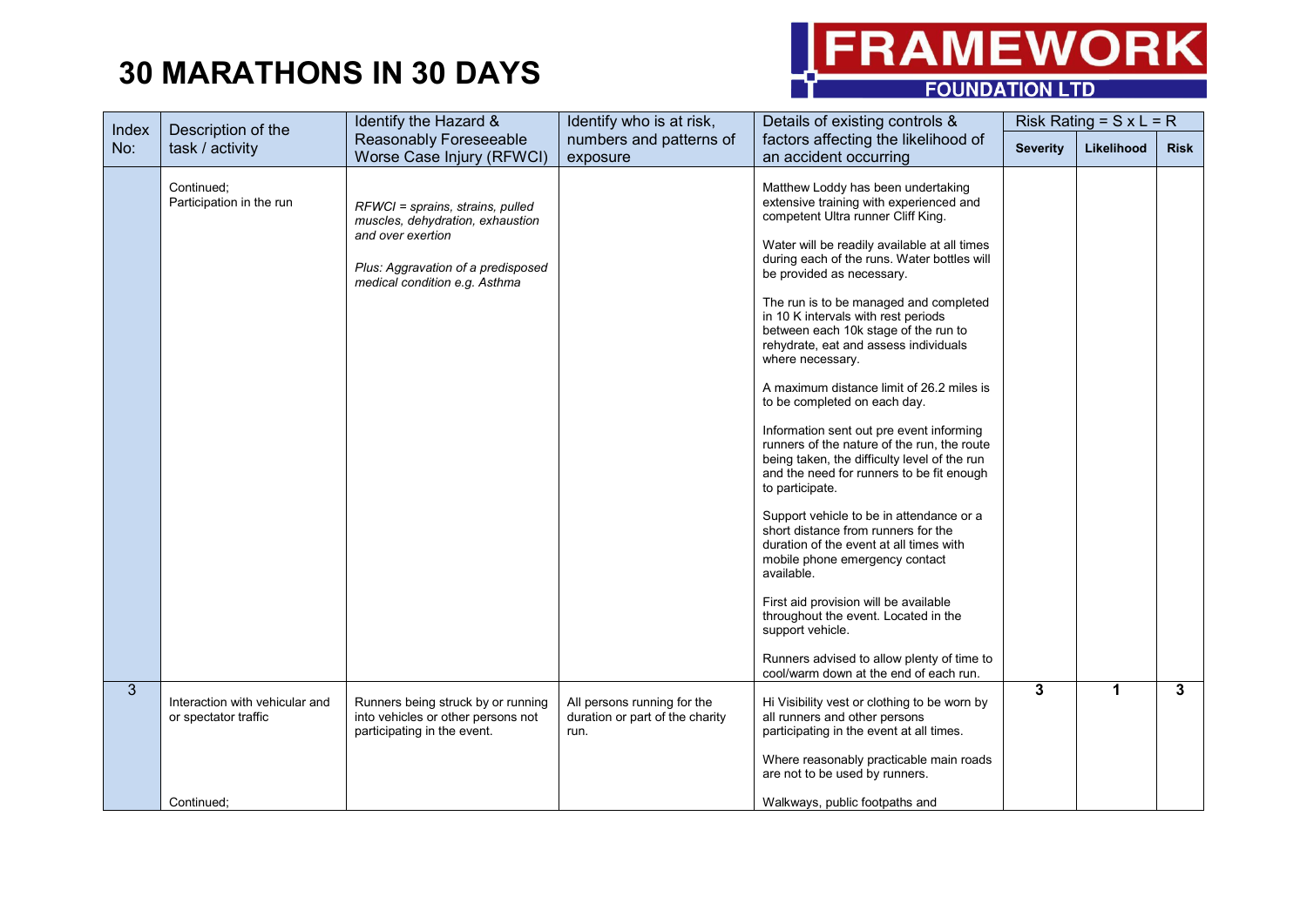

| Index          | Description of the                                     | Identify the Hazard &                                                                                                                                                                                                                                                                    | Identify who is at risk,                                                                                                                                                                                                       | Details of existing controls &                                                                                                                                                                                                                                                                                                                                                                                                                                             |                 | Risk Rating = $S \times L = R$ |              |
|----------------|--------------------------------------------------------|------------------------------------------------------------------------------------------------------------------------------------------------------------------------------------------------------------------------------------------------------------------------------------------|--------------------------------------------------------------------------------------------------------------------------------------------------------------------------------------------------------------------------------|----------------------------------------------------------------------------------------------------------------------------------------------------------------------------------------------------------------------------------------------------------------------------------------------------------------------------------------------------------------------------------------------------------------------------------------------------------------------------|-----------------|--------------------------------|--------------|
| No:            | task / activity                                        | Reasonably Foreseeable<br>Worse Case Injury (RFWCI)                                                                                                                                                                                                                                      | numbers and patterns of<br>exposure                                                                                                                                                                                            | factors affecting the likelihood of<br>an accident occurring                                                                                                                                                                                                                                                                                                                                                                                                               | <b>Severity</b> | Likelihood                     | <b>Risk</b>  |
|                | Interaction with vehicular and<br>or spectator traffic | RFWCI = Broken limb, Fatality                                                                                                                                                                                                                                                            |                                                                                                                                                                                                                                | pedestrian crossings are to be used at all<br>times where possible.<br>Routes are to be pre planned as to define<br>the safest route on a 10K by 10K basis.<br>The police department for each area/<br>country that the event covers will be<br>informed that the event is taking place.                                                                                                                                                                                   |                 |                                |              |
| 4              | <b>Medical Arrangements</b>                            | Untreated injuries and or illness<br>due to inadequate medical<br>provision available to the event.<br>RFWCI = Increased severity of<br>injuries or deterioration of condition<br>due to immediate medical care not<br>being available whilst awaiting<br>arrival of emergency ambulance | All persons running the parts of<br>the event, those others engaged<br>in the delivery of the event,<br>spectators and members of the<br>public for the duration of the<br>charity run and limited period<br>pre and post run. | First aid provision will be available<br>throughout the event. Located in the<br>support vehicle at all times.<br>A qualified first aider will be in attendance<br>throughout the event.<br>Support vehicle in attendance at all times.<br>Locations of all local hospitals throughout<br>the event will be indicated on maps<br>provided and emergency numbers will be<br>provided for each of the hospitals.<br>Provision of emergency mobile phones<br>for all runners. | 1               | 1                              | 1            |
| 5 <sup>5</sup> | Bumping into other runners                             | Collision between runners during<br>the start of the race.<br>Collision between runners during<br>the running of the race<br>$RFWCI = fall resulting in$<br>bruising/broken limb                                                                                                         | All persons running the course<br>for the duration or part of the<br>run.                                                                                                                                                      | Runners advised to:<br>• Run responsibly<br>• Leave adequate space between<br>themselves and other runners<br>Overtake only when safe to do so<br>$\bullet$                                                                                                                                                                                                                                                                                                                | $\mathbf{2}$    | 1.                             | $\mathbf{2}$ |
| 6              | Ground conditions<br>Continue;<br>Ground conditions    | Slips trips, falls, and un even /<br>changing ground conditions.<br>Slippery ground conditions due to<br>wet/adverse weather conditions.<br>$RFWCI = fall resulting in$<br>bruising/broken limb                                                                                          | All persons running the run or<br>part of the run, those others<br>engaged in the delivery of the<br>event, spectators and members<br>of the public for the duration of t<br>The 100 day run.                                  | All persons to exercise care when<br>traversing the site. Advice given regarding<br>the importance of wearing appropriate<br>footwear.<br>Runners should walk if coming across a<br>Hazard and inform other runners of the<br>potential hazard.                                                                                                                                                                                                                            | $\mathbf{2}$    | 1                              | $\mathbf{2}$ |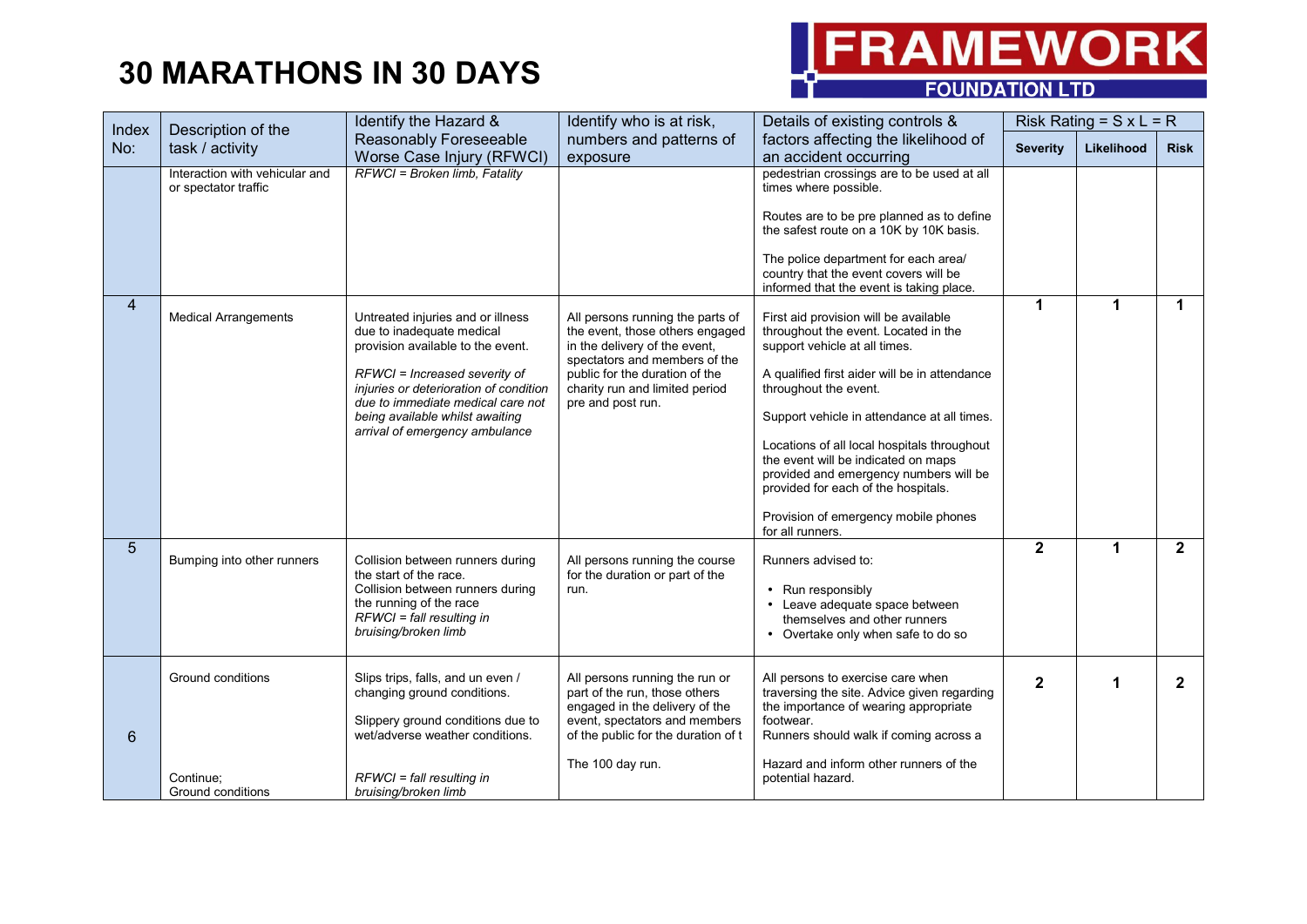

| Index          |                                       | Identify the Hazard &                                                                                                                                                                                                                                                                                                                           | Identify who is at risk,                                                                                                                                                                                                                                                                     | Details of existing controls &                                                                                                                                                                                                                                                                                                                                                                                                                                                                                                               |                 | Risk Rating = $S \times L = R$ |                |
|----------------|---------------------------------------|-------------------------------------------------------------------------------------------------------------------------------------------------------------------------------------------------------------------------------------------------------------------------------------------------------------------------------------------------|----------------------------------------------------------------------------------------------------------------------------------------------------------------------------------------------------------------------------------------------------------------------------------------------|----------------------------------------------------------------------------------------------------------------------------------------------------------------------------------------------------------------------------------------------------------------------------------------------------------------------------------------------------------------------------------------------------------------------------------------------------------------------------------------------------------------------------------------------|-----------------|--------------------------------|----------------|
| No:            | Description of the<br>task / activity | Reasonably Foreseeable<br>Worse Case Injury (RFWCI)                                                                                                                                                                                                                                                                                             | numbers and patterns of<br>exposure                                                                                                                                                                                                                                                          | factors affecting the likelihood of<br>an accident occurring                                                                                                                                                                                                                                                                                                                                                                                                                                                                                 | <b>Severity</b> | Likelihood                     | <b>Risk</b>    |
|                |                                       |                                                                                                                                                                                                                                                                                                                                                 |                                                                                                                                                                                                                                                                                              | During wet weather and as a result in the<br>build up of mud, ground conditions may<br>deteriorate and become slippery.<br>The event organisers shall monitor the<br>ground conditions and make a dynamic<br>assessment of the need for further<br>controls or change the route of the run as<br>appropriate.                                                                                                                                                                                                                                |                 |                                |                |
| $\overline{7}$ | Weather conditions                    | Thermal discomfort due to<br>extremes of temperature and/or<br>wet weather.<br>$RFWCI = hyperthermial$<br>hypothermia/ heat stroke<br>Secondary effects from adverse<br>weather including: flooding, mud,<br>thunder and lightning, fog etc may<br>result in the need to dynamically<br>assess the controls laid out within<br>this assessment. | All runners and those persons<br>engaged in the delivery of the<br>race for the periods immediately<br>before the run, during and for a<br>limited period post run.<br>The duration of the entire run<br>including set up and breakdown<br>is not expected to exceed a total<br>of 100 days. | All persons are advised to wear clothing<br>appropriate to weather conditions.<br>In cold weather, access to a warm area<br>and hot drinks shall be available to<br>runners and those others involved in the<br>delivery of the event.<br>In hot weather conditions persons shall<br>be advised to apply sun block, wear a hat,<br>and take frequent breaks in a cool<br>sheltered area to avoid heat stroke and to<br>drink plenty of water to avoid dehydration.<br>Extreme weather conditions to be<br>monitored by the event organisers. | $\overline{2}$  | 1                              | $\overline{2}$ |
| 9              | Use of stiles or gates                | Slip, trip or fall as a result of using<br>stiles or gates.<br>RFWCI = cuts and bruises, broken<br>limb.                                                                                                                                                                                                                                        | All persons running the course<br>whilst using a stile to access an<br>area of the run route.                                                                                                                                                                                                | Runners are to be advised to slow their<br>pace to a walk when using stiles or gates.<br>Runners to exercise caution when<br>climbing stiles or gates especially in wet<br>weather conditions and to be aware that<br>excessive use during wet weather can<br>result in a build up of mud making the<br>stiles and surrounding areas increasingly<br>slippery.<br>Where possible stiles and gates are to be<br>avoided by pre planning the routes on a<br>10K by 10K basis.                                                                  | $\overline{2}$  | 1                              | $\mathbf{2}$   |
| 10             | Contact with animals                  | Interaction between runners and<br>animals/livestock including dogs,<br>sheep, deer and horses.                                                                                                                                                                                                                                                 | The event takes place across<br>4No different countries.                                                                                                                                                                                                                                     | Any persons coming onto contact with<br>any wild or domestic animals should walk<br>calmly past the animal and make no                                                                                                                                                                                                                                                                                                                                                                                                                       | $\mathbf{2}$    | 1                              | $\mathbf 1$    |